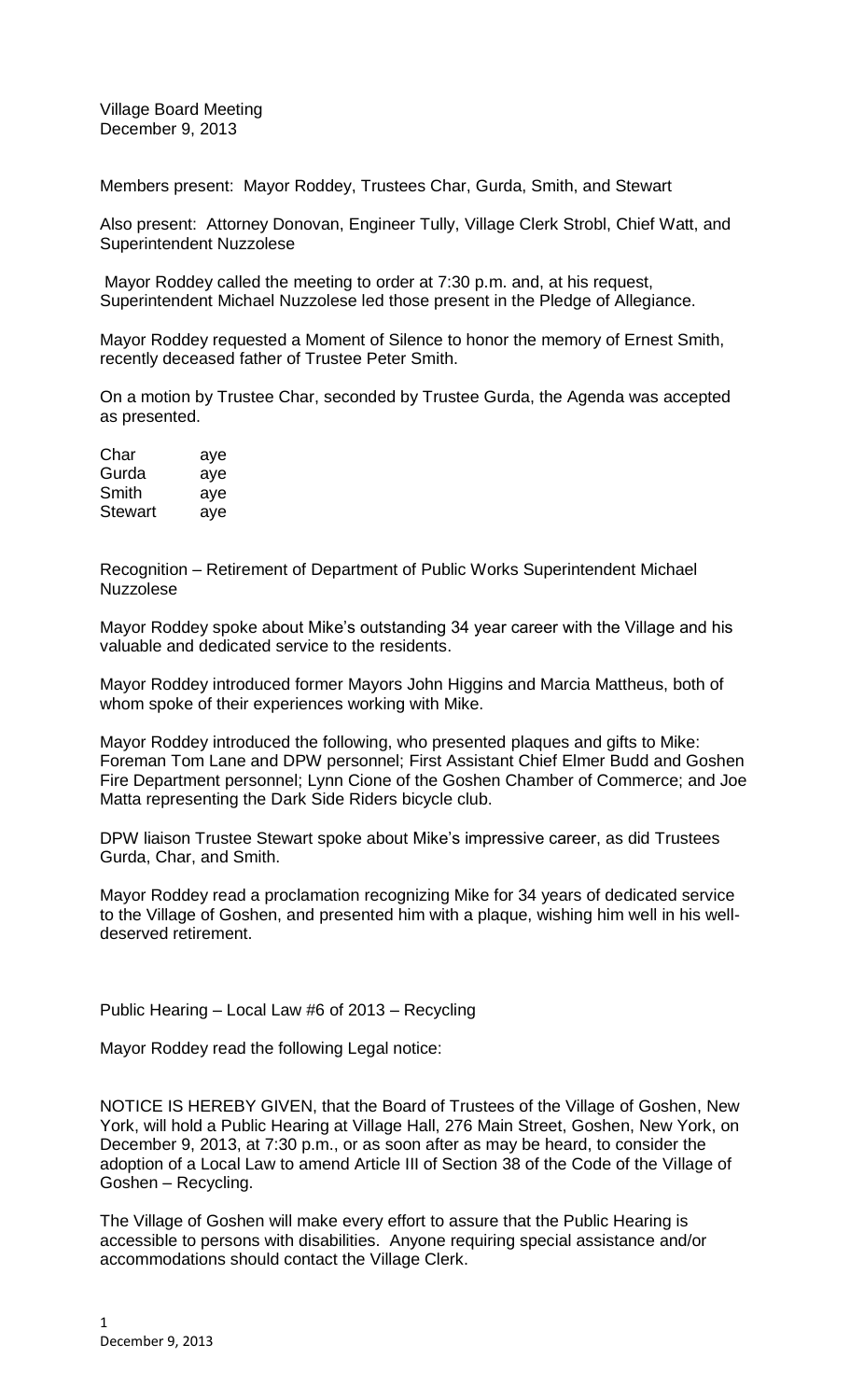On a motion by Trustee Char, seconded by Trustee Gurda, the Public Hearing on Local Law #6 of 2013 was opened at 8:17 p.m.

| Char    | aye |
|---------|-----|
| Gurda   | aye |
| Smith   | aye |
| Stewart | aye |

Mayor Roddey explained the proposed changes to the current Recycling law, and its requirements to increase recycling by adopting penalties for offenses. He then opened the meeting to public comment.

Resident Sue Armistead expressed her agreement with the changes and stated that the more recycling the better.

Resident Ray Rooney asked who would enforce the new laws, and was told the DPW Superintendent.

Sue Armistead asked if the new system meant that furniture would no longer be picked up as garbage. Mayor Roddey explained that furniture would only be picked up during bulk pick-up.

On a motion by Trustee Stewart, seconded by Trustee Smith, the Public Hearing was closed at 8:22 p.m.

Char aye Gurda aye Smith aye Stewart aye

**Minutes** 

On a motion by Trustee Smith, seconded by Trustee Stewart, the Minutes of the November 25, 2013 Village Board Meeting were accepted as submitted.

| Char           | aye |
|----------------|-----|
| Gurda          | aye |
| Smith          | aye |
| <b>Stewart</b> | aye |

On a motion by Trustee Gurda, seconded by Trustee Smith, the Minutes of the December 2, 2013 Village Board Work Session were accepted as submitted.

| Char           | ave                                  |
|----------------|--------------------------------------|
| Gurda          | ave                                  |
| Smith          | ave                                  |
| <b>Stewart</b> | abstain (absent on December 2, 2013) |

## **Communications**

Mayor Roddey read a letter from Robert J. Dickover, Associate Race Director for the Hambletonian Marathon, outlining plans for the group's proposed 2014 event. Mayor Roddey reviewed Chief Watt's comments, including the fact that overtime costs incurred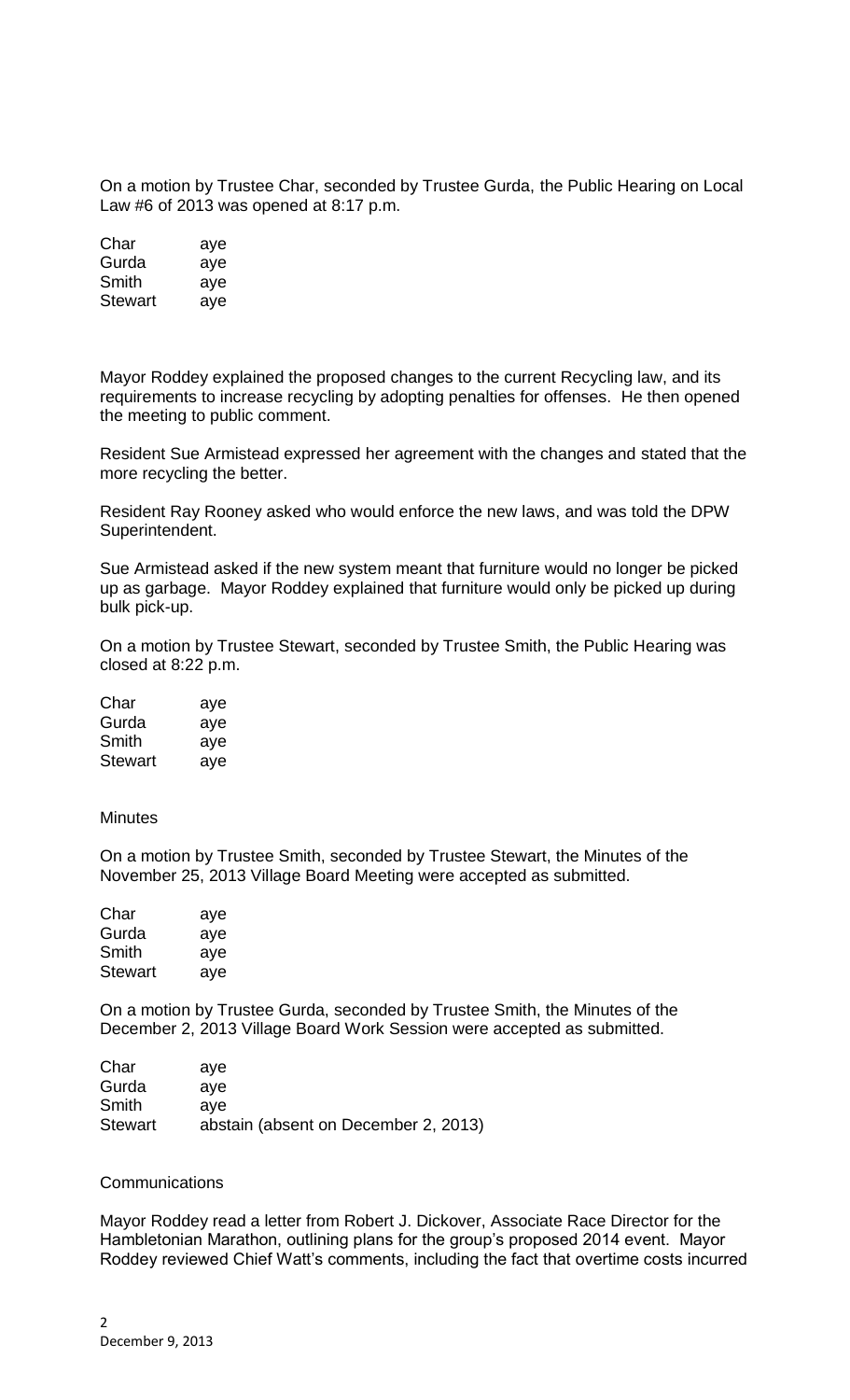would be the responsibility of the group, and that the Village reserves the authority to cancel the event due to potentially dangerous weather.

On a motion by Trustee Smith, seconded by Trustee Gurda, the proposed 2014 Hambletonian Marathon and Good Time Trotters Relay event was approved, contingent upon adherence to the Chief's comments.

| Char    | aye |
|---------|-----|
| Gurda   | aye |
| Smith   | aye |
| Stewart | aye |

Mayor Roddey reviewed an Alcoholic Beverage License application for Asia Kitchen Inc.

Items of Business

On a motion by Trustee Char, seconded by Trustee Smith, the Village Board of the Village of Goshen hereby adopts the following schedule for meetings during 2014:

The Board of Trustees of the Village of Goshen, New York, will hold Meetings in 2014 at the Village Hall, 276 Main Street, Goshen, NY at 7:30 p.m. on the following dates:

| January 13  | May 12      | September 22 |
|-------------|-------------|--------------|
| January 27  | June 9      | October 27   |
| February 10 | June 23     | November 10  |
| February 24 | July 14     | November 24  |
| March 10    | July 28     | December 8   |
| March 24    | August 11   | December 22  |
| April 14    | August 25   |              |
| April 28    | September 8 |              |

The Board of Trustees will hold Work Sessions in 2014 at 7:00 p.m. on the following dates:

| January 6  | <b>May 19</b> | September 15 |
|------------|---------------|--------------|
| February 3 | June 2        | October 6    |
| March 3    | June 16       | October 20   |
| March 17   | July 7        | November 3   |
| April 7    | July 21       | November 17  |
| April 21   | August 4      | December 1   |
| May 5      | August 18     | December 15  |
|            |               |              |

| Char    | aye |
|---------|-----|
| Gurda   | aye |
| Smith   | aye |
| Stewart | aye |

On a motion by Trustee Stewart, seconded by Trustee Smith, the Village Board of the Village of Goshen, as lead agency, hereby issues a negative declaration pursuant to the applicable provisions of the State Environmental Quality Review Act, set forth at 6NYCRR Part 617 *et seq.,* in the action: adoption of Local Law #6 of 2013.

| Char    | aye |
|---------|-----|
| Gurda   | aye |
| Smith   | aye |
| Stewart | aye |